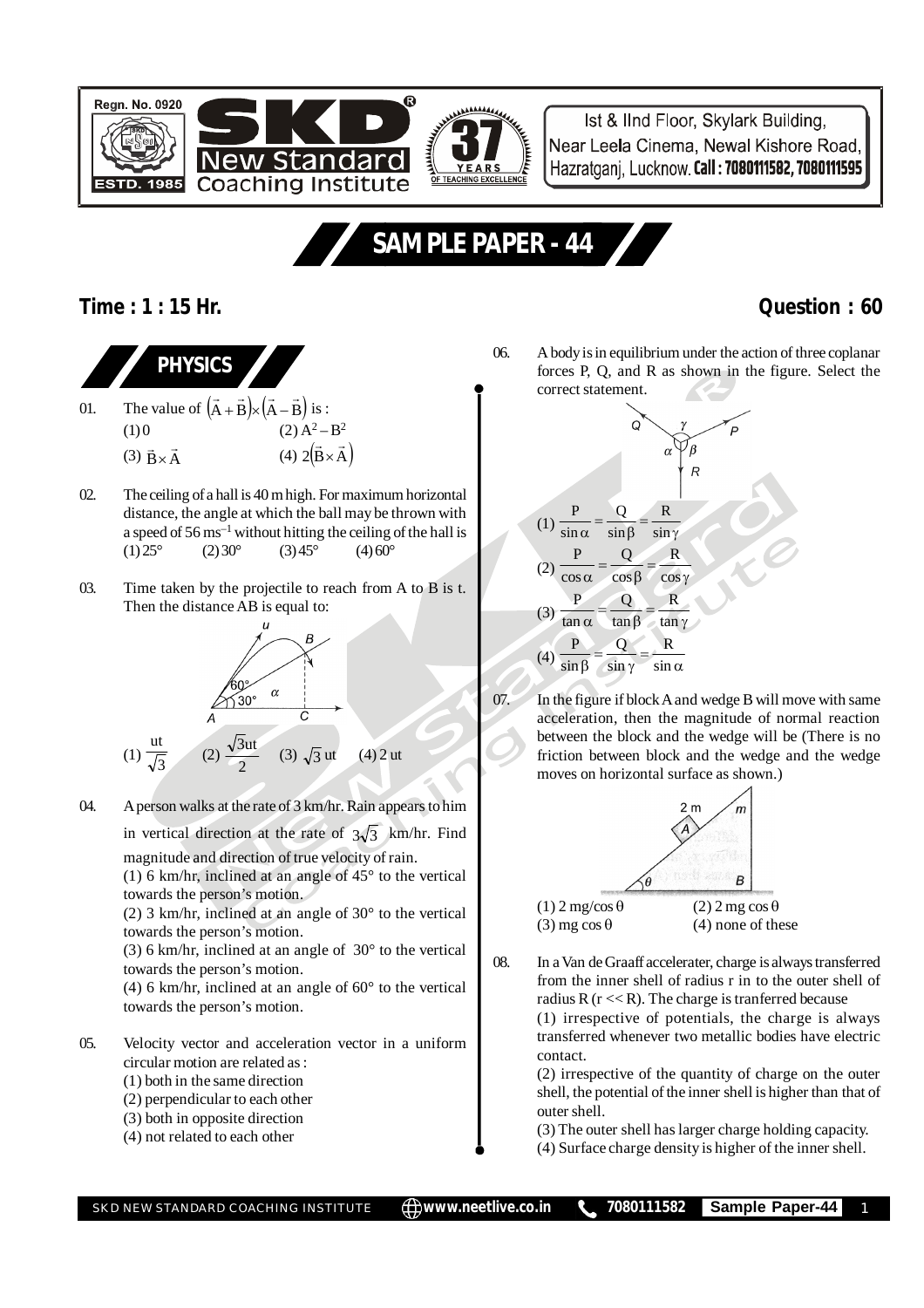09. The given figure shows, two parallel plates A and B of charge densities  $+\sigma$  and  $-\sigma$  respectively. Electric field intensity will be zero in region



- 10. Two parallel plates carry opposite charges such that the electric field in the space between them is in upward direction, An electron is shot in the space and parallel to the plates. Its deflection from the original direction will be (1) Upwards (2) Downwards (3) Circular (4) Elliptical
- 11. If initial charge on all the capacitors were zero, work done by the battery in the circuit shown is



- 12. A particle performs uniform circular motion with an angular momentum L. If the frequency of particle's motion is doubled and its kinetic energy is halved it's angular momentum becomes
	- (1)  $\frac{L}{2}$  (2)  $\frac{L}{4}$  (3)  $\frac{L}{6}$  (4)  $\frac{L}{8}$
- 13. A solid sphere of radius R is placed on a smooth horizontal surface. A horizontal force F is applied at height h from the lowest point. For the maximum acceleration of centre of mass, which is correct ?

 $(1)$  h = R

 $(2) h = 2R$ 

 $(3) h = 0$ 

(4) Centre of mass has same acceleration in each case

14. Two planets of same density have the ratio of their radii as 1 : 3. The ratio of escape speed on them will be  $(1)9:1$   $(2)1:9$ 

| (4)3:1 |
|--------|
|        |

15. A spherical charged conductor has surface charge density  $\sigma$ . The electric field on its surface is E and electric potential of conductor is V. Now the radius of the sphere is halved keeping the charge to be constant. The new values of electric field and potential would be:

| $(1)$ 2E, 2V | $(2)$ 4E, 2V |
|--------------|--------------|
| (3) 4E, 4V   | $(4)$ 2E, 4V |



16. Mole fraction of the component A in vapour phase is  $x_1$ and the mole fraction of component A in liquid mixture is  $x_2$ , then ( $p_A^0$  = vapour pressure of pure A;  $p_B^0$  = vapour pressure of pure B), the total vapour pressure of liquid mixture is :

(1) 
$$
P_A^0 \frac{x_2}{x_1}
$$
 (2)  $P_A^0 \frac{x_1}{x_2}$  (3)  $P_B^0 \frac{x_1}{x_2}$  (4)  $P_B^0 \frac{x_2}{x_1}$ 

17. van't Hoff factor of  $Hg_2Cl_2$  in its aqueous solution will be  $(Hg_2Cl_2)$  is 80% ionized in the solution):



- 20. The decomposition of  $N_2$  O<sub>4</sub> to  $NO_2$  is carried at 280 K in chloroform. When equilibrium has been established, 0.2 mole of  $\text{N}_2\text{O}_4$  and  $2 \times 10^{-3}$  moles of  $\text{NO}_2$  are present in a 2 litre solution. The equilibrium constant for the reaction  $N_2O_4(g) \rightleftharpoons 2NO_2(g)$  is:  $(1)$   $1 \times 10^{-2}$   $(2)$   $2 \times 10^{-3}$  $(3)$   $1 \times 10^{-5}$   $(4)$   $2 \times 10^{-5}$
- 21. Molecular formula  $C_6H_{14}O$  will show: (1) functional isomerism (2) chain isomerism (3) metamerism (4) All of these
- 22. Which one among the following compounds will show geometrical isomerism?

(1) CH<sub>3</sub>-CH=CH<sub>2</sub> (2) CH<sub>3</sub>-C=CH<sub>2</sub>  
\n
$$
\downarrow
$$
 CH<sub>3</sub>  
\n(3) CH<sub>3</sub>-C=CHD (4) CH<sub>3</sub>-CH=CHD

**Sample Paper-44** SKD NEW STANDARD COACHING INSTITUTE  $\bigoplus$  www.neetlive.co.in **1** 7080111582

 $CH<sub>3</sub>$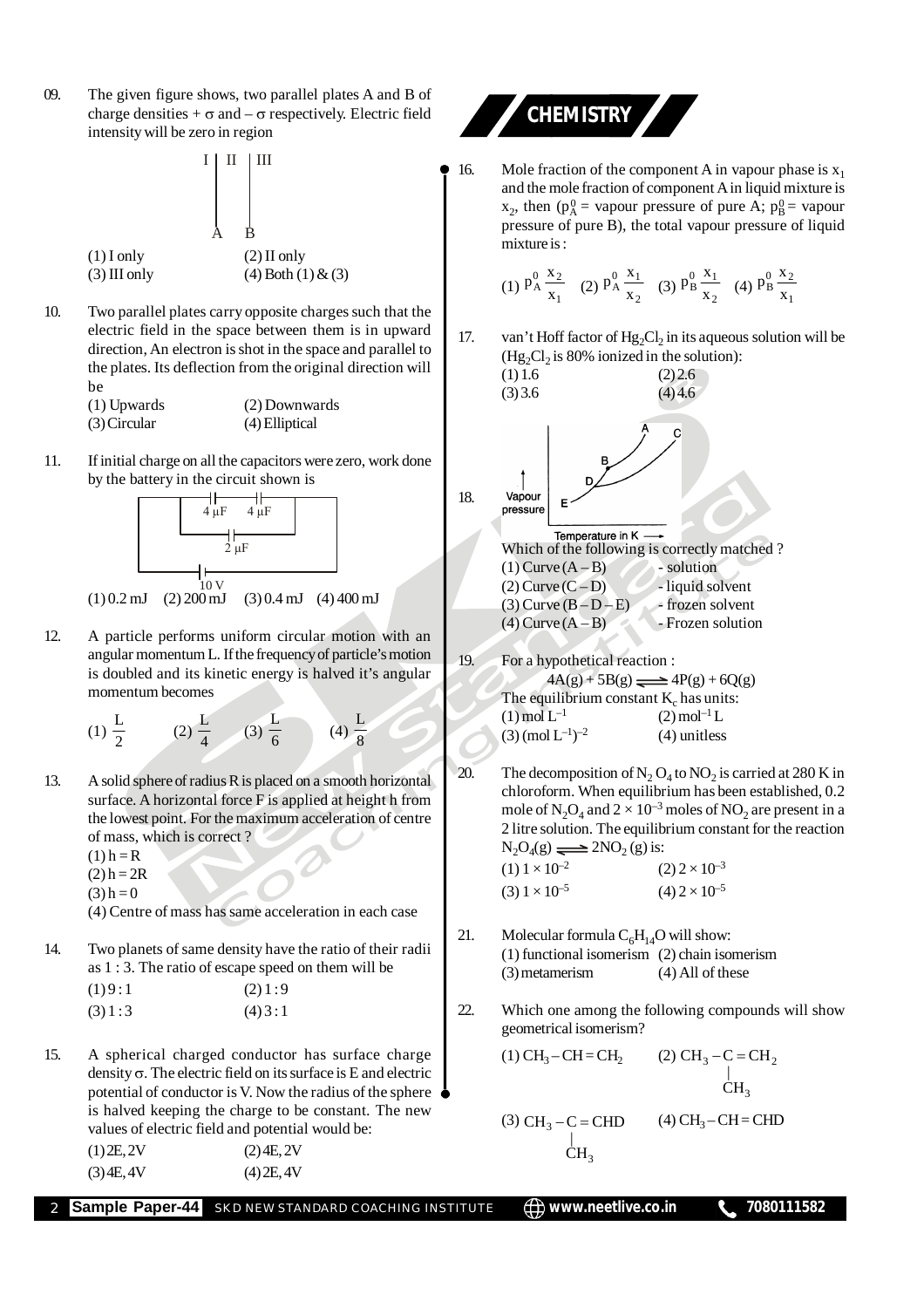- 23. Number of conformational isomers of ethane is: (1) Two (2) Four  $(3)$  Infinite (4) Six
- 24. Geometrical isomerism is possible in case of: (1) tartaric acid (2) 1-butene (3) 2-butene (4) propene
- 25. The geometrical isomerism is shown by



26. Match the species in Column–I with the type of hybrid orbitals in Column–II.

|                                        | $Column-I$        |   | $Column-II$ |
|----------------------------------------|-------------------|---|-------------|
| (1)                                    | $SF_{4}$          | А | $sp^3d^2$   |
| $\overline{\mathbf{u}}$                | IF.               | В | $d^2sp^3$   |
| (iii)                                  | $NO_2^+$          |   | $sp^3d$     |
| (iv)                                   | $\mathrm{NH_4}^+$ |   | $sp^3$      |
|                                        |                   | Œ | sp          |
| ∩د (G) – C∙ (G) – R∙ (G) – F∙ (Gy) – D |                   |   |             |

 $(1)$  (i) $\rightarrow$ C; (ii) $\rightarrow$ B; (iii) $\rightarrow$ E; (iv) $\rightarrow$ D  $(2)$  (i) $\rightarrow$ A; (ii) $\rightarrow$ B; (iii) $\rightarrow$ C; (iv) $\rightarrow$ D  $(3)$  (i) $\rightarrow$ C; (ii) $\rightarrow$ A; (iii) $\rightarrow$ D; (iv) $\rightarrow$ E  $(4)$  (i) $\rightarrow$ A; (ii) $\rightarrow$ C; (iii) $\rightarrow$ D; (iv) $\rightarrow$ D

- 27. Which of Ne<sub>2</sub>,  $O_2$ ,  $C_2$  and  $Li_2$  has/have double bond?  $(1)$  Ne<sub>2</sub>  $(2)$  O<sub>2</sub> and C<sub>2</sub> both  $(3)$  Li<sub>2</sub> (4)  $Li_2$  and  $N_2$  both
- 28. Species having pyramidal shape is:  $(1) SO<sub>3</sub>$  $(2) BrF_3$  $(3)$  SiO<sub>3</sub><sup>2-</sup>  $(4)$  OSF<sub>2</sub>
- 29. The electronic configuration of gadolinium (Atomic  $number = 64$ ) is:  $(1)$  [Xe]  $4f^3 5d^5 6s^2$  $(2)$  [Xe]  $4f<sup>7</sup> 5d<sup>2</sup> 6s<sup>1</sup>$ (3) [Xe]  $4f^7 5d^1 6s^2$ (4) [Xe]  $4f^8 5d^0 6s^2$
- 30. Select the incorrect statement out of the following: (1)  $\Delta_{eg}$  H for halogens is large –ve (2)  $\Delta_{eg}$ H for noble gases is large +ve

(3)  $\Delta_{eg}$  H is negative for alkali metals and positive for alkaline earth metals

(4) As a general rule,  $\Delta_{eg}$  H becomes more +ve with increase in atomic number across a period

## **BOTANY**

- 31. During photorespiration oxygen consuming reaction(s) accur in
	- (1) Stroma of chloroplasts
	- (2) Stroma of chloroplasts
	- (3) Stroma of chloroplasts and peroxisomes
	- (4) Grana of chloroplasts and peroxisomes



2. The passing on of the electrons removal as part of the hydrogen atoms to molecular  $O_2$  with simulataneous synthesis of ATP

(1) First process is ETS and takes place in matrix of the mitochondria while second process is TCA and takes place in on the inner membrane of mitochondria (2) First process is TCA and takes place in the matrix of

mitochondria while the second process is ETS and is located on the inner membrane of mitochondria

(3) First process is ETS and takes place on the inner membrane of mitochondria while second process is TCA and takes place in the matrix of the mitochndria

(4) First process is TCA and takes place on the inner membrane of mitochndria while second process is ETS and takes place in the matrix of mitochondria

- 34. Given are the defining features of living being : (1) cellular organisation (2) consciousness  $(3)$  both  $(1)$  and  $(2)$   $(4)$  none of the above
- 35. In Whittaker's five kingdom system of classification, eukaryotes are placed in
	- (1) three kingdoms (2) two kingdoms
	- (3) four kingdoms (4) all the five kingdoms
- 36. The primitive prokaryotes responsible for the production of biogas from the dung of ruminant animals, include the (1) Thermoacidophiles
	-
	- (2) Methanogens (3) Eubacteria
	- (4) Halophiles
-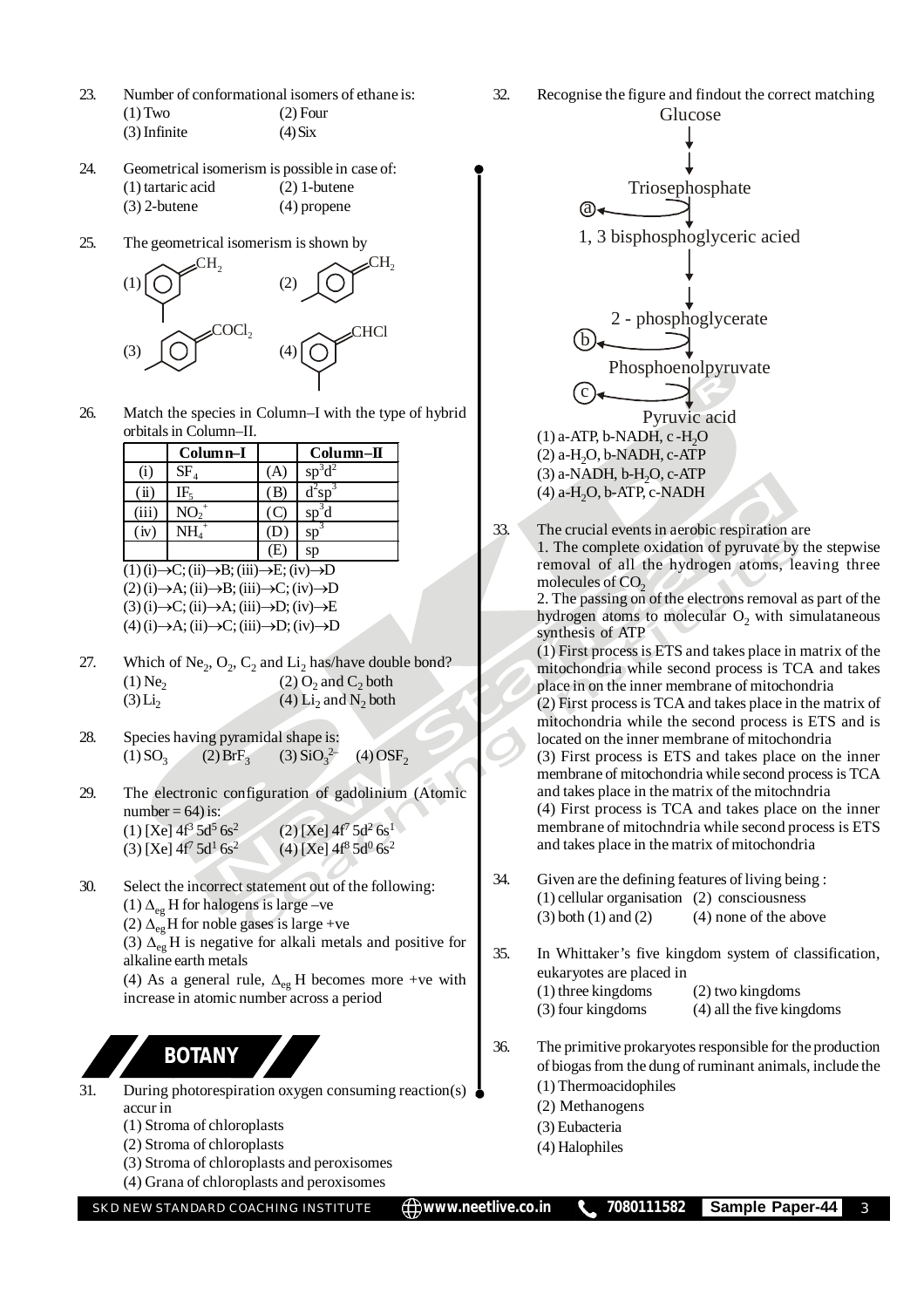- 37. Which of the following does not belong to the kingdom Protista?
	- (1) Chrysophytes (2) Euglenoids
	- (3) Ascomycetes (4) Dinoflagellates
- 38. Recognise the figur and find out the correct matching. Pyruvate



(1) b-malic acid, d-OAA, e- $\alpha$ -ketoglutaric acid, c-succinic acid, a-citric acid

 $(2)$  a-malic acid, c-OAA, b- $\alpha$ -ketoglutaric acid, d-succinic acid, e-citric acid

(3) c-malic acid, e-OAA, d- $\alpha$ -ketoglutaric acid, a-succinic acid, b-citric acid

 $(4)$  e-malic acid, a-OAA, c- $\alpha$ -ketoglutaric acid, b-succinic acid, d-citric acid

39. Identify the products a, b, c and d and fine out the correct option.



(1) a-pyruvic acid, b-CO<sub>2</sub> + H<sub>2</sub>O, c-ethyl alcohol + CO<sub>2</sub>, d-lactic acid

(2) a-pyruvic acid, b-ethyl alcohol +  $CO_2$ , c-lactic acid,  $d$ -CO<sub>2</sub> + H<sub>2</sub>O

(3) a-CO<sub>2</sub> + H<sub>2</sub>O, b-pyruvic acid, c-ethyl alcohol + CO<sub>2</sub>, d-lactic acid

(4) a-pyruvic acid, b-CO<sub>2</sub> + H<sub>2</sub>O, c-lactic acid, d-ethyl  $alcohol + CO<sub>2</sub>$ 

40. Recognise the figure and find out the correct matching.



(1) c-DHAP, d-acetyl CoA, e-pyruvic acid, b-fatty acid, a-glycerol

(2) d-DHAP, e-acetyl CoA, c-pyruvic acid, a-fatty acid, b-glycerol

(3) c-DHAP, e-acetyl CoA, d-pyruvic acid, a-fatty acid, b-glycerol

(4) c-DHAP, d-acetyl CoA, e-pyruvic acid, A-fatty acid, b-glycerol

41. Choose the correct combinations of labelling in calvin cycle.



(1) a-RuBP, b-Triose phosphate, c-PGA (2) a-PGA, b-RuBP, c-Triose Phosphate (3) a-PGA, b-Triose phosphate, c-RuBP (4) a-RuBP, b-PGA, c-Triose phosphate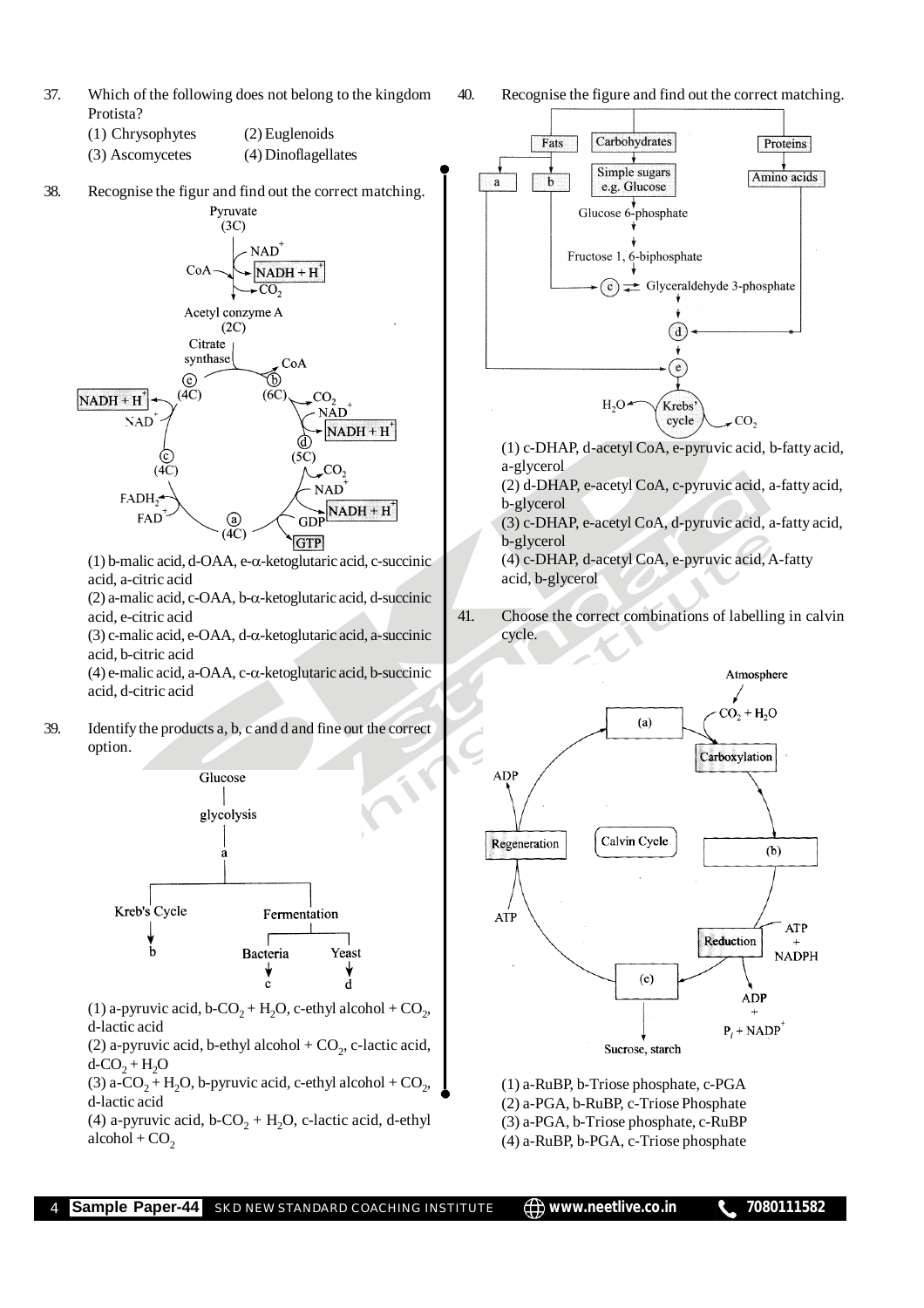- 42. Which is the "perfect stage" of the fungus?
	- (1) When it reproduces sexually
	- (2) When it reproduces asexually
	- (3) When it form perfect resting spores.
	- (4) When the fungus is perfectly healthy
- 43. Match column I with column II and select the correct option.

|             | Column I                 |    | Column II                |
|-------------|--------------------------|----|--------------------------|
|             | (Kingdom)                |    | (Class)                  |
| A.          | Morels                   | 1. | Deutero mycetes          |
| Β.          | Smut                     | 2. | Ascomycetes              |
| $C_{\cdot}$ | Bread mould              | 3. | Basidiomycetes           |
| D.          | Imperfect fungi          | 4. | zygomycetes              |
|             | $(1)$ A-3, B-4, C-1, D-2 |    | $(2)$ A-2, B-3, C-4, D-1 |
|             | $(3)$ A-3, B-4, C-2, D-1 |    | $(4)$ A-2, B-1, C-4, D-3 |

44. Given diagram showing flagellum's internal structure. In which of the following all the four parts labelled as A, B, C and D are correctly identified?



|     | A                | в                      | C                             | D                         |
|-----|------------------|------------------------|-------------------------------|---------------------------|
| (1) | Radial<br>Spoke  | Central<br>Microtubule | Peripheral<br>Microtubule     | Plasma<br>Membrane        |
| (2) | Bridge           | Plasma<br>membrane     | Central<br>Sheath             | Peripheral<br>Microtubule |
| (3) | <b>Bridge</b>    | Plasma<br>Membrane     | Peripheral<br>Microtubule     | Central<br>Microtubule    |
| (4) | Radical<br>spoke | $Pl$ as ma<br>Membrane | Central<br><b>Microtubule</b> | Peripheral<br>Microtubule |

 $(1) 1$   $(2) 2$   $(3) 3$ 

- 45. Kinetochores are associated with-
	- (1) Primary constriction
	- (2) Centrosome
	- (3) Secondary constriction
	- (4) Satellite

**ZOOLOGY**

- 46. Which hormone possess anti insulin effect? (1) Cortisol (2) Calcitonin (3) Oxytocin (4) Aldosterone
- 47. Choose incorrect statement with respect to insulin. (1) It stimulates conversion of glucose to glycogen (2) Insulin only acts on hepatocytes and enhance cellular glucose uptake and utilization (3) Deficiency of insulin can cause formation of harmful
	- compounds known as ketone bodies (4) Insulin is a peptide hormone
	-

48. In an accident, the anterior pituitary of a boy was damaged, but boy survived. What is likely to happed? (1) High level of thyroxine will be released

- (2) Spermatogenesis will be stimulated
- (3) The body will not grow much in height
- (4) The growth of mammary gland will be stimulated
- 49. Which of the following condition is not linked to deficiency of thyroid hormone? (1) Cretinism (2) Simple goitre
	- (3) Myxoedema (4) Exophthalmia
- 50. Graves' disease is caused due to:
	- (1) Hyposecretion of adrenal gland
	- (2) Hypersecretion of adrenal gland
	- (3) Hyposecretion of thyroid gland
	- (4) Hypersecretion of thyroid gland
- 51. Which of the following statement are correct and incorrect. 1. Synaptic cleft of neurons secrete adrenaline 2. Myelinated nerve fibres are enveloped with Schwann cells, which form a myelin sheath around the axon 3. Non-myelinated nerve fibre is enclosed by a Schwann cell that does not form a myelin sheath 4. Spinal cord and cranial nerves are made of non
	- myelinated nerve fibres– of the four statements
	- (1) 1, 2 are correct but 3 and 4 are incorrect
	- (2) 1, 2 and 3 are correct but 4 is incorrect
	- (3) 3 and 4 are correct but 1 and 2 are incorrect
	- (4) 2 and 3 are correct while 1 and 4 are incorrect
- 52. Which one of the following is anti abortion hormone? (1) Relaxin (2) Progesterone (3) Estrogen (4) Epinephrine
- 53. Involuntary muscles giving stripped appearance are located in: (1) Stomach (2) Colon
	- (3) Uterus (4) Heart

54. Globular head in a myosin filament is having active site for:  $(1)$  ATP  $(2)$  Actin

- (3) Troponin (4) Two of these
- 55. Which of the following is not the part of axial skeleton? (1) Pectoral girdle (2) Facial bones (3) Ear ossicles (4) Sternum
- 56. Number of facial bones in human are: (1) 8 (2) 14 (3) 24 (4) 26
- 57. Vertebro-chondral ribs in human:
	- (1) Attached to vertebra only
	- (2) Attached to sternum only
	- (3) Join the  $7<sup>th</sup>$  rib
	- (4) Are 2 pairs only